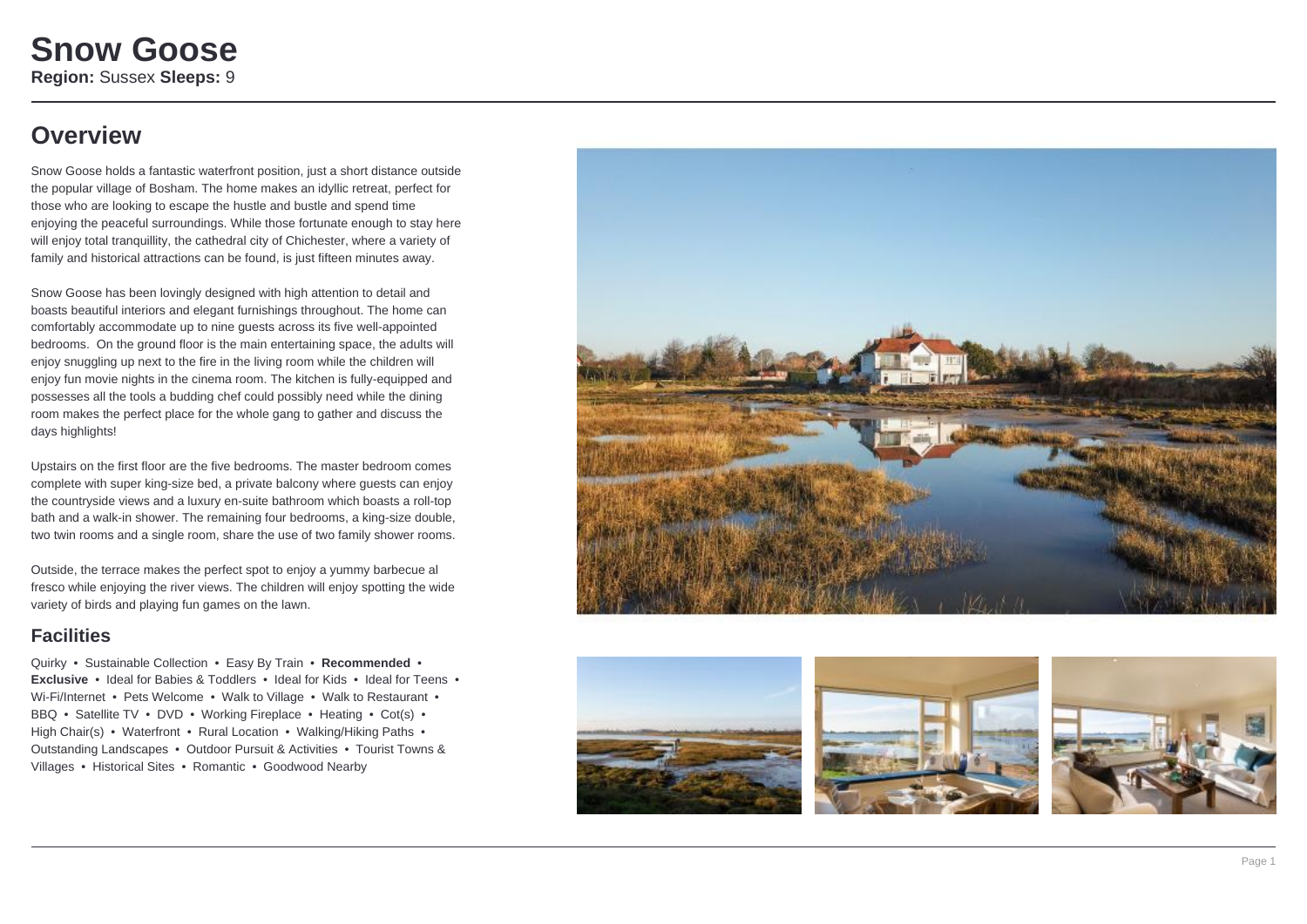## **Interior & Grounds**

Ground Floor

- Living room with cosy fire and waterfront views
- Dining room with second dliving area
- Fully-equipped kitchen with 2x dishwashers, gas hob, electric oven,
- microwave and American-style fridge freezer
- Conservatory dining area with countryside views
- Media room with 50" TV screen and comfy corner sofa

- Cloakroom

### First Floor

- Master bedroom with super-king bed, private balcony, access to larger shared balcony and en-suite bathroom with roll-top bath and walk-in shower - Bedroom with king-size bed and access to shared balcony

- Family bathroom
- Bedroom with twin single beds
- Bedroom with twin single beds
- Family shower room
- Bedroom with single bed

### Exterior Grounds

- Lawned area
- Terrace
- Dining facilities
- Barbecue

### **Additional Facilities**

- Wi-Fi
- TV
- Nespresso coffee machine
- Washing machine & dryer
- Travel cot & highchair available on request
- Parking for up to 3 cars
- 2 Paddleboards by the Sea

### **Extra Sustainability Gems About the Property**

All the carpets at the property are made from recycled plastic, there's a smart meter to keep track of and help reduce daily energy use, halogen lights are installed, and they use environmentally friendly cleaning products.







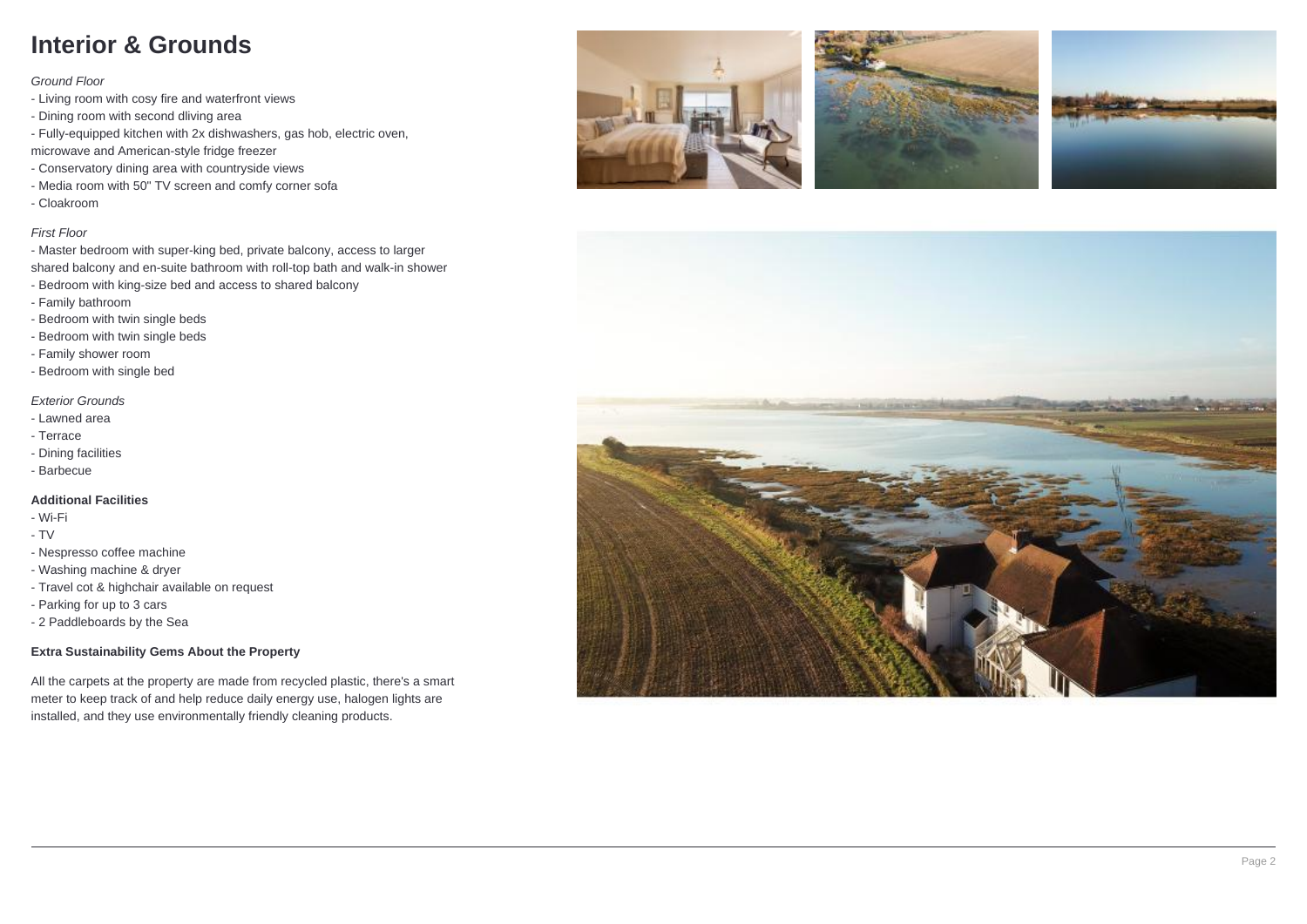# **Location & Local Information**

Snow Goose is situated just 5-minutes outside of the village of Bosham by car, or just a 40-minute walk through the fields. The small, yet picturesque, village of Bosham is steeped in history, thought to be the birth and burial place of the last Saxon king-Harold, King of England. Today, visitors to Bosham will find boutique shopping, quaint tearooms and a variety of pubs, sitting within the Chichester Harbour AONB and the edge of the South Downs National Park it makes a wonderful choice for those wanting to explore the great outdoors. Bosham Walk Art & Craft Centre is a must-visit, with a variety of unusual gifts for sale and a yummy cafe! There is plenty for the whole family to see, do and explore in the surrounding area, including a visit to Fishbourne Roman Palace, the largest Roman home in Britain, just a 5-minute drive away in the neighbouring village of Fishbourne.

For those in search of a wider variety of attractions and amenities, the cathedral city of Chichester is under a 15-minute drive away and makes a wonderful day out for the whole family. Goodwood is less than 20-minutes away and is a must-visit for any motor sport fans or keen golfers with its two fantastic 18-hole courses. Further afield, Portsmouth with its excellent shopping at Gunwharf Quays is less than 30-minutes from the house, while the city of Winchester, with its world-class attractions and architecture, excellent shopping and fabulous dining, is under an hour away. Finally, for the beach bums, West Wittering beach is just a 20-minute car journey away.

### **Local Amenities**

| <b>Nearest Town/City</b>   | Chichester<br>(8km)                     |
|----------------------------|-----------------------------------------|
| Nearest Village            | <b>Bosham</b><br>(3.3km)                |
| Nearest Restaurant         | The Bosham Inn<br>(0.8km)               |
| <b>Nearest Supermarket</b> | The Co-Op, Bosham<br>(1.9km)            |
| Nearest Beach              | <b>West Wittering</b><br>(16km)         |
| Nearest Golf               | <b>Chichester Golf Club</b><br>(11.7km) |

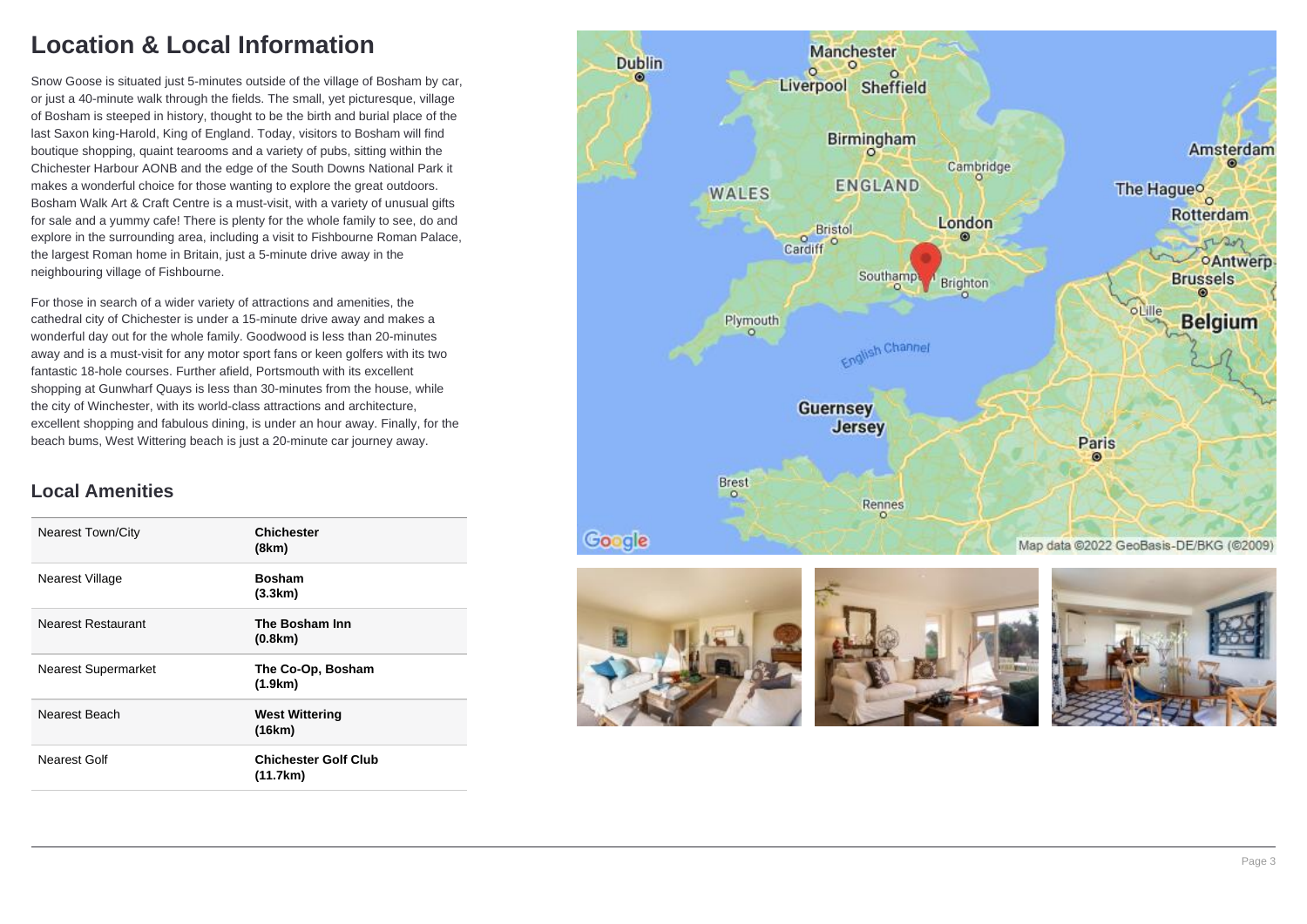# **What Oliver loves…**

- Fabulous waterfront location within walking distance of Bosham, considered to be one of the most charming villages on the South Coast
- When the high tide covers the mud flats, the home makes an ideal choice for keen birdwatchers or wildlife fanatics - make sure you keep an eye out for the lesser spotted red-breasted merganser!
- There really is something for everyone in the surrounding area for those looking for some hustle & bustle, the city of Chichester is less than 15-minutes away and for the beach bums, West Wittering is only 20-minutes away

# **What you should know…**

- Two of the bedrooms feature twin single beds making them better suited to children or friends than couples
- Those travelling with particularly young children should ensure they take care when playing outside when the high tide is in